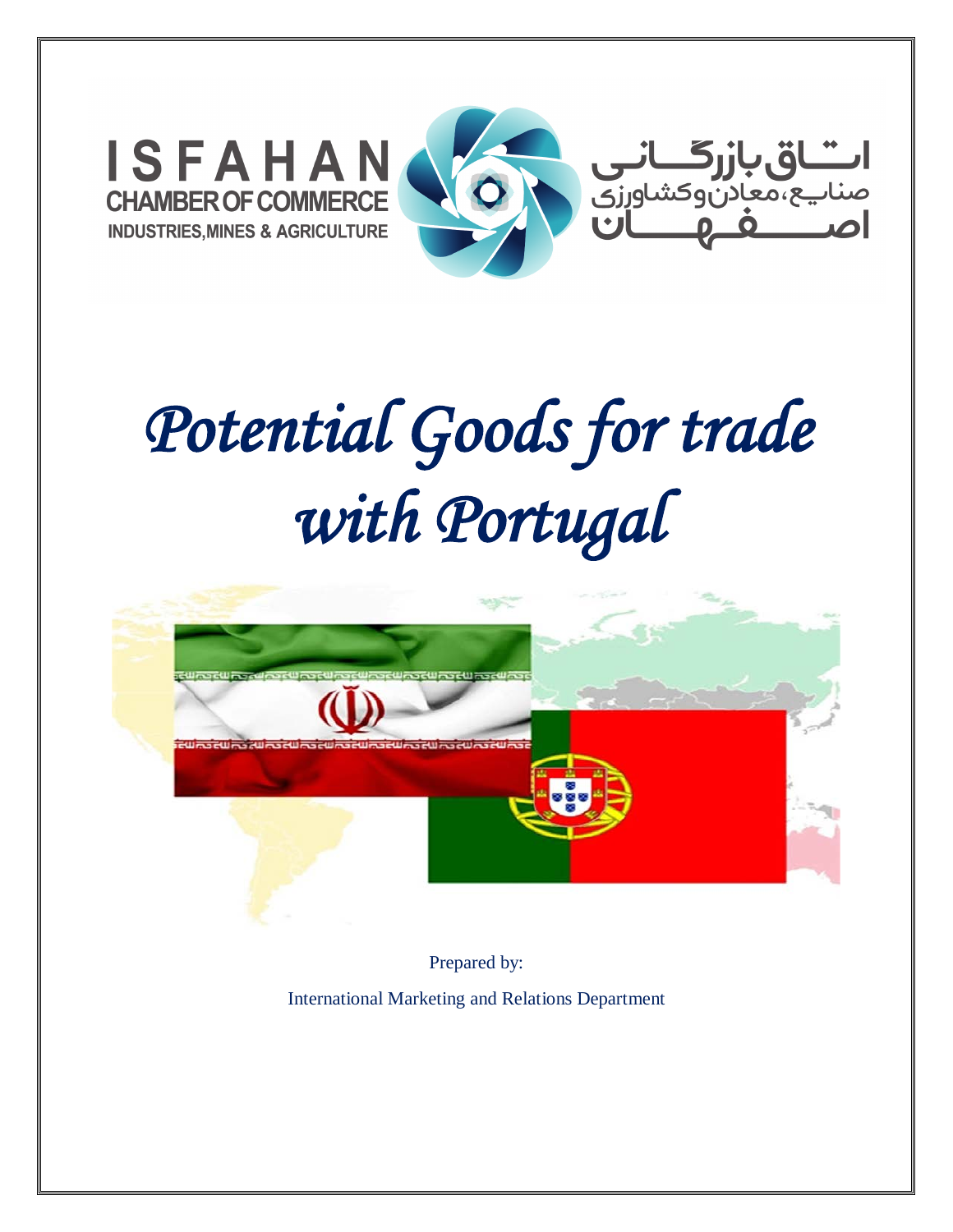

# **Goods that Portugal is the importer and Iran has also exported these goods worldwide in 2019 (HS2)**

| Iran's<br>Balance<br>(Thousands)<br>USD) | Portugal's<br><b>Balance</b><br>(Thousands)<br>USD) | <b>Articles</b>                                                                                   | <b>HS</b><br>Code |
|------------------------------------------|-----------------------------------------------------|---------------------------------------------------------------------------------------------------|-------------------|
| 13931250                                 | $-6103186$                                          | Mineral fuels, mineral oils and products of their distillation;<br>bituminous substances; mineral | 27                |
| 2287712                                  | $-693780$                                           | Plastics and articles thereof                                                                     | 39                |
| 463696                                   | $-1238180$                                          | Iron and steel                                                                                    | 72                |
| 362897                                   | $-668332$                                           | Organic chemicals                                                                                 | 29                |
| 523318                                   | $-366188$                                           | Copper and articles thereof                                                                       | 74                |
| 711063                                   | $-40879$                                            | Edible fruit and nuts; peel of citrus fruit or melons                                             | 08                |
| 123187                                   | $-138792$                                           | Edible vegetables and certain roots and tubers                                                    | 07                |
| 11100                                    | $-1244298$                                          | Fish and crustaceans, mollusks and other aquatic<br>invertebrates                                 | 03                |
| 158660                                   | $-84761$                                            | Zinc and articles thereof                                                                         | 79                |
| 23625                                    | -298209                                             | Raw hides and skins (other than foreskins) and leather                                            | 41                |
| 3921                                     | $-48845$                                            | gums, resins and other vegetable saps and extracts                                                | 13                |
| 3461                                     | $-42244$                                            | Products of the milling industry; malt; starches; inulin; wheat<br>gluten                         | 11                |

# **Goods that Portugal was the exporter and Iran was also the importer of these goods in 2019 (HS2)**

| Iran's<br><b>Balance</b><br>(Thousands)<br>USD) | Portugal's<br><b>Balance</b><br>(Thousands)<br>USD) | <b>Articles</b>                                                                                | <b>HS</b><br>Code |
|-------------------------------------------------|-----------------------------------------------------|------------------------------------------------------------------------------------------------|-------------------|
| $-677944$                                       | 962276                                              | Paper and paperboard; articles of paper pulp, of paper or of<br>paperboard                     | 48                |
| $-243731$                                       | 882745                                              | Furniture; bedding, mattresses, mattress supports, cushions and<br>similar stuffed furnishings | 94                |
| -547724                                         | 301877                                              | Rubber and articles thereof                                                                    | 40                |
| $-393912$                                       | 362599                                              | Articles of iron or steel                                                                      | 73                |
| $-108185$                                       | 1102705                                             | Articles of apparel and clothing accessories, knitted or crocheted                             | 61                |
| $-826747$                                       | 133222                                              | Animal or vegetable fats and oils and their cleavage products;<br>prepared edible fats; animal | 15                |
| $-166989$                                       | 406473                                              | Tobacco and manufactured tobacco substitutes                                                   | 24                |
| $-45224$                                        | 1104913                                             | Footwear, gaiters and the like; parts of such articles                                         | 64                |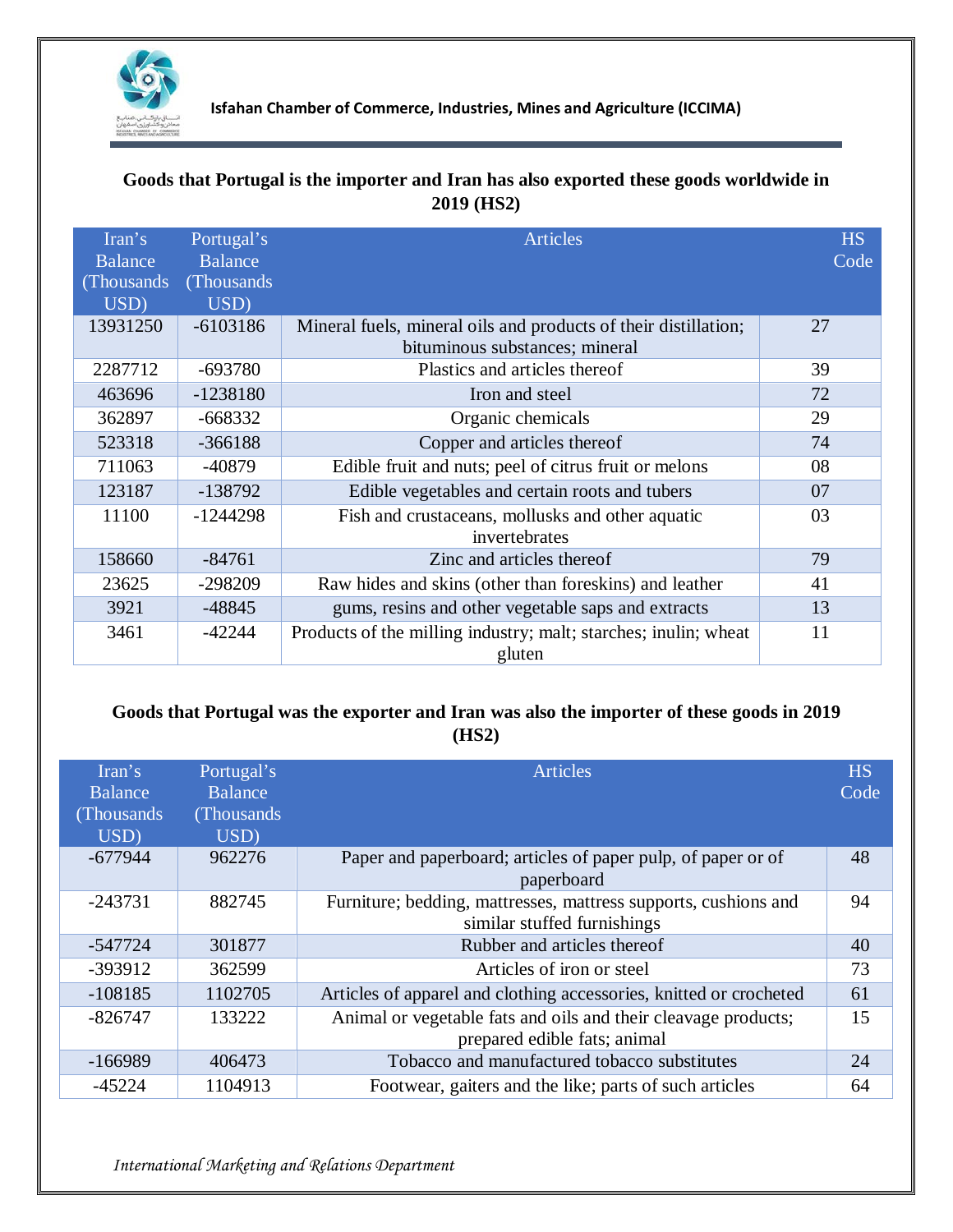

| $-63255$ | 571282 | Ceramic products                                                                                     | 69 |
|----------|--------|------------------------------------------------------------------------------------------------------|----|
| -97549   | 155021 | Impregnated, coated, covered or laminated textile fabrics; textile<br>articles of a kind suitable    | 59 |
| -89908   | 160646 | Wadding, felt and nonwovens; special yarns; twine, cordage, ropes<br>and cables and articles thereof | 56 |
| $-25512$ | 505397 | Other made-up textile articles; sets; worn clothing and worn textile<br>articles; rags               | 63 |

# **List of Portuguese imported goods to which Iran is also an exporter (HS6)**

| Portugal's<br>Import value<br>(Thousands)<br>USD) | Iran's Export<br>value<br>(Thousands)<br>USD) | <b>Articles</b>                                                                                                | <b>HS Code</b> |
|---------------------------------------------------|-----------------------------------------------|----------------------------------------------------------------------------------------------------------------|----------------|
| $-358495$                                         | 189441                                        | $p$ -Xylene                                                                                                    | 290243         |
| $-66745$                                          | 868937                                        | Polyethylene having a specific gravity of less than 0.94                                                       | 390110         |
| $-40370$                                          | 1007642                                       | Methanol (methyl alcohol)                                                                                      | 290511         |
| $-1361861$                                        | 24933                                         | Natural gas                                                                                                    | 271111         |
| $-148044$                                         | 199103                                        | Natural gas                                                                                                    | 271121         |
| -339880                                           | 68888                                         | Polypropylene                                                                                                  | 390210         |
| $-50395$                                          | 397826                                        | Cathodes and sections of cathodes                                                                              | 740311         |
| $-212050$                                         | 74066                                         | Other ferrous waste and scrap; remelting scrap ingots of iron<br>or steel                                      | 720449         |
| $-53768$                                          | 201600                                        | Urea, whether or not in aqueous solution                                                                       | 310210         |
| $-77826$                                          | 108044                                        | Other polymers of styrene, in primary forms                                                                    | 390319         |
| $-24512$                                          | 273302                                        | Other polymers of ethylene, in primary forms                                                                   | 390190         |
| $-57730$                                          | 85641                                         | Ferrous products obtained by direct reduction of iron ore                                                      | 720310         |
| $-189424$                                         | 22112                                         | Other flat-rolled products of iron or non-alloy steel, of a width<br>of 600 mm or more, clad, plated or coated | 721049         |
| $-54923$                                          | 75803                                         | Aluminum, not alloyed                                                                                          | 760110         |
| $-50959$                                          | 63247                                         | Anhydrous ammonia                                                                                              | 281410         |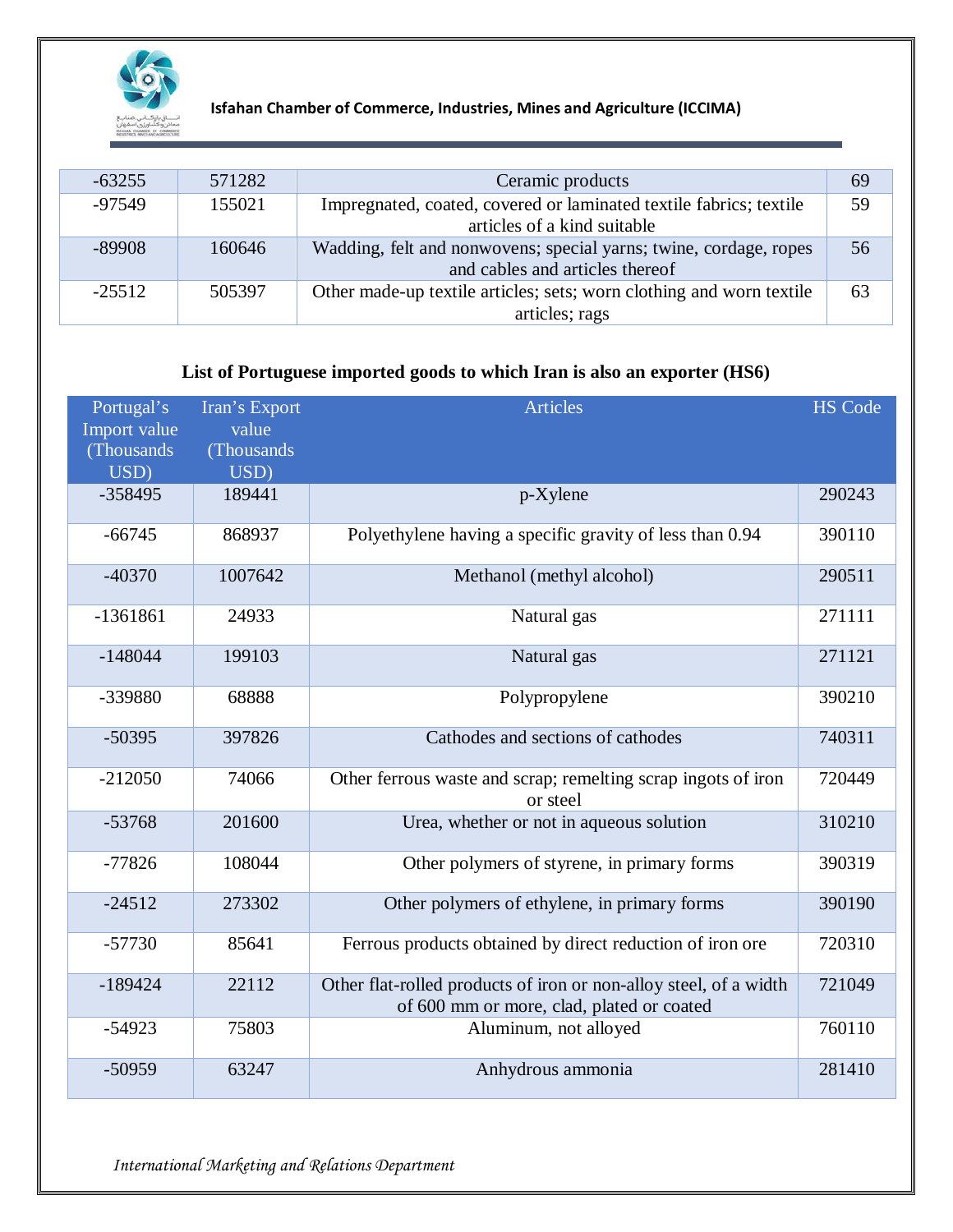

| $-140956$ | 15228  | Other shrimps and prawns                                                                                                                                                                                 | 030617 |
|-----------|--------|----------------------------------------------------------------------------------------------------------------------------------------------------------------------------------------------------------|--------|
| $-67112$  | 21812  | Flat-rolled products of iron or non-alloy steel, of a width of<br>.600 mm or more, hot-rolled, not clad, plated or coated                                                                                | 720837 |
| $-7667$   | 188563 | Other petroleum gases and other gaseous hydrocarbons                                                                                                                                                     | 271119 |
| $-20965$  | 66095  | Expansible Polymers of styrene, in primary forms                                                                                                                                                         | 390311 |
| $-8499$   | 155318 | Unwrought zinc, Containing by weight less than 99.99<br>% of zinc                                                                                                                                        | 790112 |
| $-2970$   | 436784 | Other nuts, fresh or dried, whether or not shelled or peeled, is<br>shell                                                                                                                                | 080251 |
| $-6341$   | 201655 | Ethylene glycol (ethanediol)                                                                                                                                                                             | 290531 |
| $-124522$ | 9966   | Flat-rolled products of iron or non-alloy steel, of a width of<br>600 mm or more, hot-rolled, not clad, plated or coated of a<br>thickness of 3 mm or more but less than 4.75 mm                         | 720838 |
| $-176631$ | 5600   | Flat-rolled products of iron or non-alloy steel, of a width of<br>600 mm or more, hot-rolled, not clad, plated or coated of a<br>thickness of a thickness of less than 3 mm                              | 720839 |
| $-5329$   | 179538 | Petroleum bitumen                                                                                                                                                                                        | 271320 |
| $-69419$  | 13554  | Other potatoes, fresh or chilled                                                                                                                                                                         | 070190 |
| $-190891$ | 4210   | Bituminous coal                                                                                                                                                                                          | 270112 |
| $-237328$ | 3252   | Copper wire of which the maximum cross-sectional dimension<br>exceeds 6 mm                                                                                                                               | 740811 |
| $-30161$  | 25180  | Other float glass and surface ground or polished glass, in<br>sheets, whether or not having an absorbent, reflecting or non-<br>reflecting layer, but not otherwise worked                               | 700529 |
| $-12498$  | 59865  | Other copper wire                                                                                                                                                                                        | 740819 |
| $-47529$  | 14232  | Other oils and other products of the distillation of high<br>temperature coal tar; similar products in which the weight of<br>the aromatic constituents exceeds that of the non-aromatic<br>constituents | 270799 |
| $-31432$  | 15341  | Copper tubes and pipes of refined copper                                                                                                                                                                 | 741110 |
| $-12788$  | 36584  | Mixed alkylbenzenes and mixed alkylnaphthalenes, other than<br>those of heading 27.07 or 29.02:                                                                                                          | 381700 |
| $-5933$   | 76456  | Dried Grapes, fresh or dried.                                                                                                                                                                            | 080620 |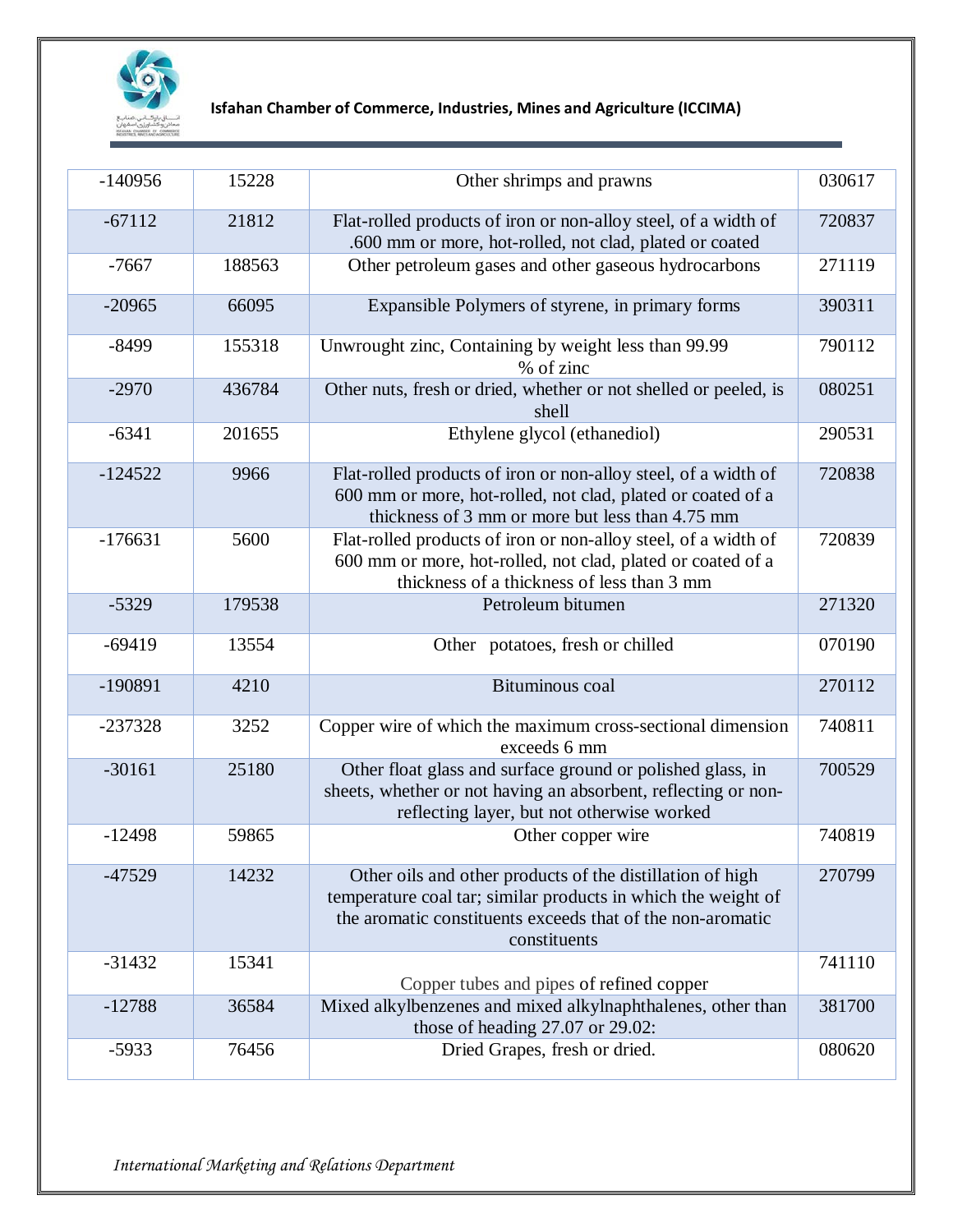

| $-35356$  | 11920  | Acrylonitrile-butadiene-styrene (ABS) copolymers                                                                                                                                                                                                                                     | 390330 |
|-----------|--------|--------------------------------------------------------------------------------------------------------------------------------------------------------------------------------------------------------------------------------------------------------------------------------------|--------|
| $-18264$  | 20723  | Other flat-rolled products of other alloy steel, of a width of<br>600 mm or more not further worked than hot-rolled, in coils                                                                                                                                                        | 722530 |
| $-5432$   | 64216  | Styrene                                                                                                                                                                                                                                                                              | 290250 |
| $-371$    | 933309 | Iron ores and concentrates, including roasted iron pyrites, non-<br>agglomerated                                                                                                                                                                                                     | 260111 |
| $-33291$  | 9816   | Peaches, including nectarines                                                                                                                                                                                                                                                        | 080930 |
| $-68122$  | 4761   | Flat-rolled products of iron or non-alloy steel, of a width of<br>600 mm or more, cold-rolled (cold-reduced), not clad, plated<br>or coated of a thickness exceeding 1 mm but less than 3 mm                                                                                         | 720916 |
| $-19364$  | 16492  | Other tunas (of the genus Thunnus), skipjack or stripe-bellied<br>bonito                                                                                                                                                                                                             | 030389 |
| $-2766$   | 113904 | Dates                                                                                                                                                                                                                                                                                | 080410 |
| $-57261$  | 5184   | Disodium carbonate                                                                                                                                                                                                                                                                   | 283620 |
| $-39544$  | 7314   | Other lac; natural gums, resins, gum-resins and oleoresins (for<br>example, balsams).                                                                                                                                                                                                | 130190 |
| $-71770$  | 3697   | Other mollusks, whether in shell or not, live, fresh, chilled,<br>frozen, dried, salted or in brine; smoked mollusks, whether in<br>shell or not, whether or not cooked before or during the<br>smoking process; flours, meals and pellets of mollusks, fit for<br>human consumption | 030749 |
| $-18051$  | 14618  | Fruits of the genus Capsicum or of the genus Pimento                                                                                                                                                                                                                                 | 070960 |
| $-19064$  | 13135  | Non-wired glass, having an absorbent, reflecting or non-<br>reflecting layer                                                                                                                                                                                                         | 700510 |
| $-16231$  | 15402  | Garlic                                                                                                                                                                                                                                                                               | 070320 |
| $-42502$  | 5764   | Carbon (carbon blacks and other forms of carbon not<br>elsewhere specified or included)                                                                                                                                                                                              | 280300 |
| $-118058$ | 1986   | Other cheese                                                                                                                                                                                                                                                                         | 040690 |
| $-44492$  | 5244   | <b>Fresh Grapes</b>                                                                                                                                                                                                                                                                  | 080610 |
| $-77366$  | 2950   | Sweet biscuits                                                                                                                                                                                                                                                                       | 190531 |
| $-5605$   | 36332  | Bituminous mixtures based on natural asphalt, on<br>natural bitumen, on petroleum bitumen, on mineral tar or on<br>mineral tar pitch (for example, bituminous mastics, cut-backs)                                                                                                    | 271500 |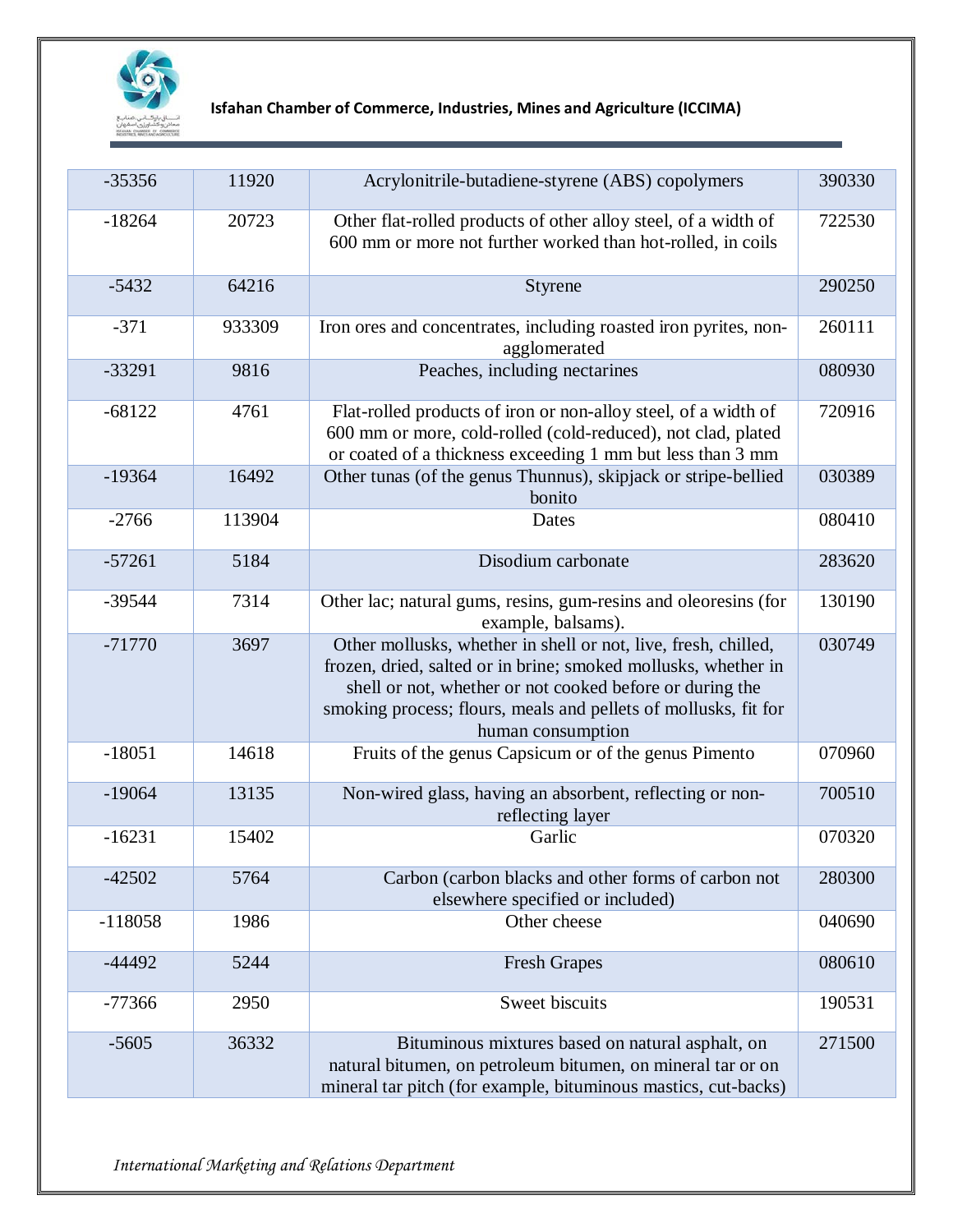

| $-53328$  | 3734   | Flat-rolled products of iron or non-alloy steel, of a<br>width of 600 mm or more, cold-rolled (cold-reduced), not clad,<br>plated or coated of a thickness of 0.5 mm or more but not<br>exceeding 1 mm | 720917 |
|-----------|--------|--------------------------------------------------------------------------------------------------------------------------------------------------------------------------------------------------------|--------|
| $-129227$ | 1446   | Propylene copolymers                                                                                                                                                                                   | 390230 |
| $-11640$  | 14645  | Watermelons                                                                                                                                                                                            | 080711 |
| $-19014$  | 8894   | Other Shelled nuts, fresh or dried                                                                                                                                                                     | 080212 |
| $-39715$  | 4200   | <b>Butanes</b>                                                                                                                                                                                         | 271113 |
| $-1070$   | 154234 | Semi-finished products of iron or non-alloy steel. Containing<br>by weight 0.25 % or more of carbon                                                                                                    | 720720 |
| $-15255$  | 10687  | Cauliflowers and headed broccoli                                                                                                                                                                       | 070410 |

#### **List of Portuguese exported goods to which Iran is also an importer (2019) (HS6)**

| Portugal's<br><b>Export Value</b><br>(Thousands)<br>USD) | Iran's<br>Import<br>Value<br>(Thousands)<br>USD) | <b>Articles</b>                                                                                                                                                                                                                                                                       | <b>HS Code</b> |
|----------------------------------------------------------|--------------------------------------------------|---------------------------------------------------------------------------------------------------------------------------------------------------------------------------------------------------------------------------------------------------------------------------------------|----------------|
| 313214                                                   | $-85436$                                         | Uncoated paper and paperboard, of a kind used for writing,<br>printing or other graphic purposes, and non-perforated punch-<br>cards and punch tape paper, in rolls or rectangular (including<br>square) sheet, weighing 40 $g/m2$ or more but not more than<br>150 $g/m2$ , in rolls | 480255         |
| 527043                                                   | $-42019$                                         | T-shirts, singlets and other vests, knitted or crocheted of cotton                                                                                                                                                                                                                    | 610910         |
| 262808                                                   | $-63614$                                         | Other Uncoated paper and paperboard, of a kind used for<br>writing, printing or other graphic purposes, and non-perforated<br>punch-cards and punch tape paper, in rolls or rectangular<br>(including square) sheet, weighing $40$ g/m2 or more but not<br>more than $150$ g/m2       | 480257         |
| 666074                                                   | $-24875$                                         | New pneumatic tyres, of rubber of a kind used on motor cars<br>(including station wagons and racing cars)                                                                                                                                                                             | 401110         |
| 227189                                                   | $-71399$                                         | Boards, panels, consoles, desks, cabinets and other bases,<br>equipped with two or more apparatus of heading for a voltage<br>not exceeding 1,000 V                                                                                                                                   | 853710         |
| 104160                                                   | $-139292$                                        | Other appliances of taps, cocks, valves and similar appliances<br>for pipes, boiler shells, tanks, vats or the like, including<br>pressure-reducing valves and thermostatically controlled<br>valves                                                                                  | 848180         |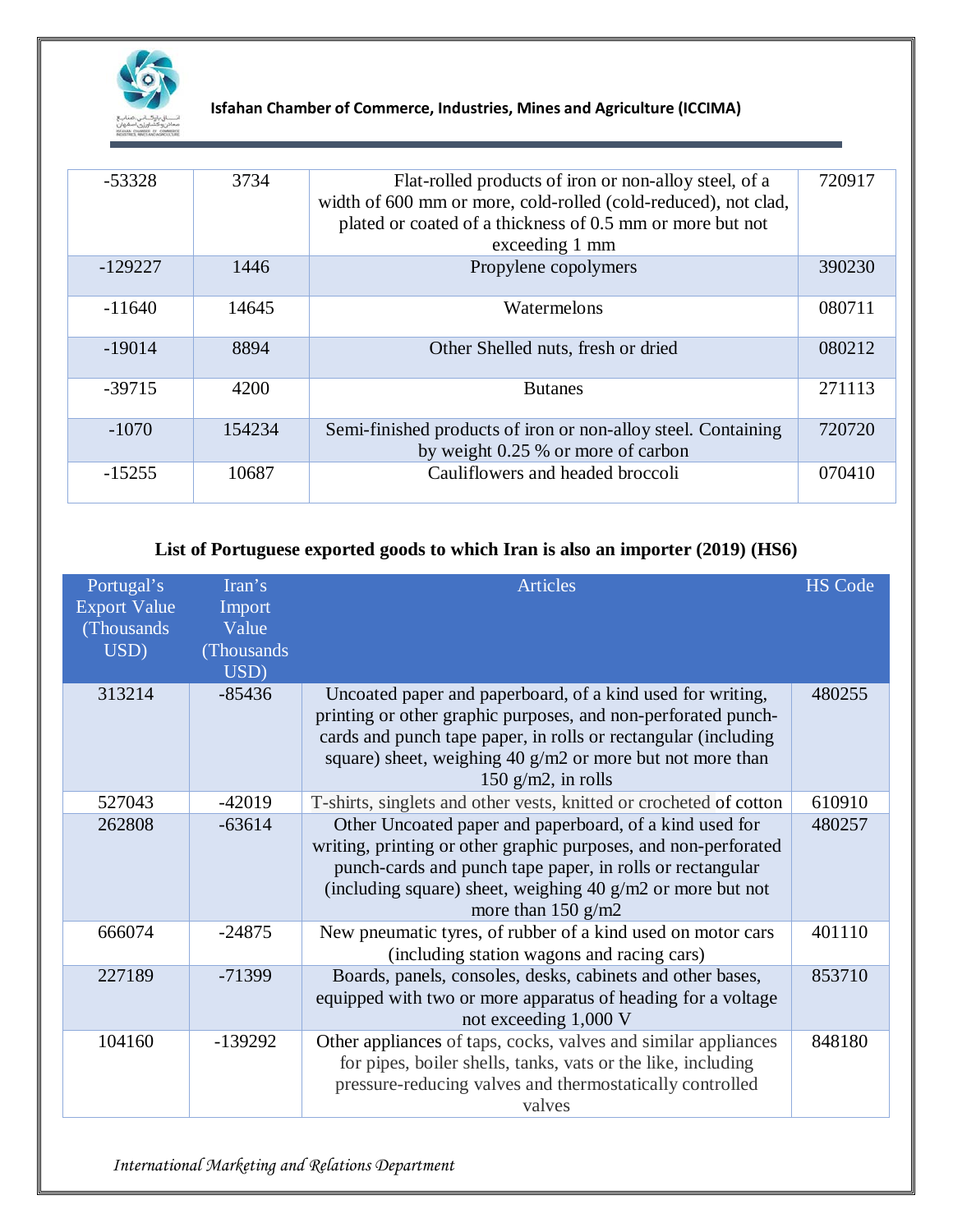

| 242702 | $-54930$ | Zinc ores and concentrates                                                                                                                                                                                                                                                       | 260800 |
|--------|----------|----------------------------------------------------------------------------------------------------------------------------------------------------------------------------------------------------------------------------------------------------------------------------------|--------|
| 443828 | $-26652$ | Injection or compression types of moulding boxes for metal<br>foundry; mould bases; moulding patterns; moulds for metal<br>(other than ingot moulds), metal carbides, glass, mineral<br>materials, rubber or plastics                                                            | 848071 |
| 96919  | $-71910$ | Parts suitable for use solely or principally with the engines of<br>heading 84.07 or 84.08, suitable for use solely or principally<br>with spark-ignition internal combustion piston engines                                                                                     | 840991 |
| 215554 | $-26565$ | Other insulated (including enameled or anodized) wire, cable<br>(including co-axial cable) and other insulated electric<br>conductors, whether or not fitted with connectors; optical fiber<br>cables, made up of individually sheathed fibers, whether or not<br>assembled with | 854449 |
| 144602 | $-33920$ | Other centrifuges, including centrifuga1 dryers; filtering or<br>purifying machinery and apparatus, for liquids or gases                                                                                                                                                         | 842139 |
| 196801 | $-21690$ | Other instruments, appliances and machines for measuring or<br>checking, profile projectors                                                                                                                                                                                      | 903180 |
| 162996 | $-23045$ | Amino-resins, in primary forms (excluding urea resins,<br>thiourea resins and melamine resins)                                                                                                                                                                                   | 390930 |
| 90415  | $-36099$ | Other air or vacuum pumps, air or other gas compressors and<br>fans; ventilating or recycling hoods incorporating a fan,<br>whether or not fitted with filters                                                                                                                   |        |
| 177753 | $-18154$ | Other Structures (excluding prefabricated buildings of<br>heading 94.06) and parts of structures (for example, bridges<br>and bridge-sections, lock-gates, towers, lattice masts, roofs,<br>roofing frame-works, doors and windows and their frames and<br>thresholds for door   | 730890 |
| 274419 | $-10155$ | Other carboys, bottles, flasks, jars, pots, phials, ampoules and<br>other containers, of glass, of a kind used for the conveyance or<br>packing of goods; preserving jars of glass; stoppers, lids and<br>other closures, of glass                                               | 701090 |
| 35846  | $-77570$ | Other cane or beet sugar and chemically pure sucrose, in solid<br>form                                                                                                                                                                                                           | 170199 |
| 243927 | $-11362$ | Bicycles and other cycles (including delivery tricycles), not<br>motorized                                                                                                                                                                                                       | 871200 |
| 52381  | $-51376$ | Other medicaments, Containing antibiotics                                                                                                                                                                                                                                        | 300420 |
| 105626 | $-25420$ | Ceramic sinks, wash basins, wash basin pedestals, baths,<br>bidets, water closet pans, flushing cisterns, urinals and similar<br>sanitary fixtures of porcelain or china                                                                                                         | 691010 |
| 34210  | $-78356$ | Other medicaments                                                                                                                                                                                                                                                                | 300390 |
| 633077 | $-4138$  | Silencers(mufflers) and exhaust pipes; parts thereof                                                                                                                                                                                                                             | 870892 |
| 139645 | $-18030$ | Safety airbags with inflator system; parts thereof                                                                                                                                                                                                                               | 870895 |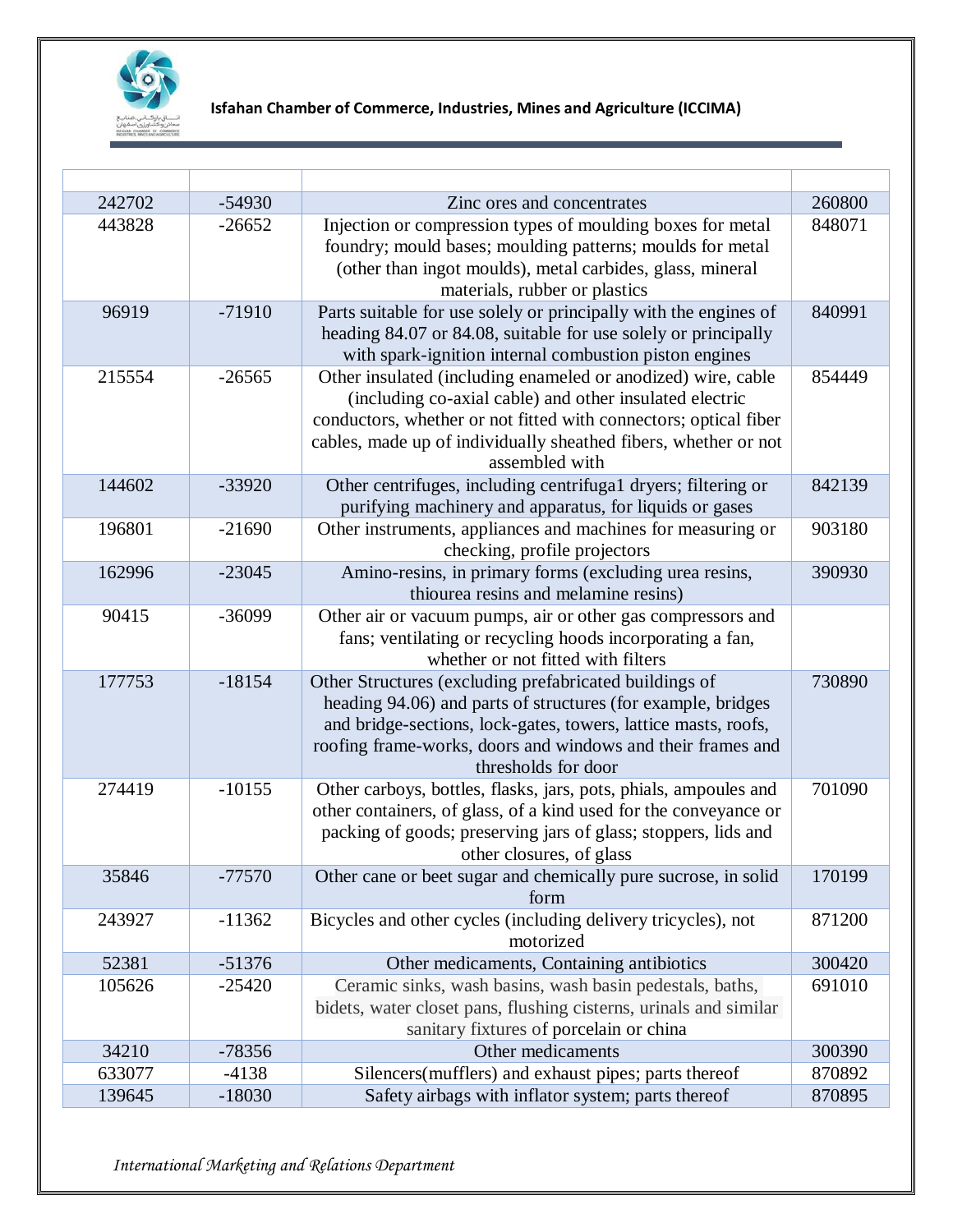

| 76872  | $-32237$ | Steering wheels, steering columns and steering boxes; parts<br>thereof                                                                                                                                                                                                                                      | 870894 |
|--------|----------|-------------------------------------------------------------------------------------------------------------------------------------------------------------------------------------------------------------------------------------------------------------------------------------------------------------|--------|
| 73965  | $-31645$ | Boards, panels, consoles, desks, cabinets and other bases for a<br>voltage exceeding 1,000 V                                                                                                                                                                                                                | 853720 |
| 55399  | $-40298$ | Stranded wire, ropes and cables                                                                                                                                                                                                                                                                             | 731210 |
| 887840 | $-2448$  | Speed indicators and tachometers                                                                                                                                                                                                                                                                            | 902920 |
| 297707 | $-7207$  | Virgin                                                                                                                                                                                                                                                                                                      | 150910 |
| 39355  | $-52873$ | Parts of machinery, plant or laboratory equipment, whether or<br>not electrically heated                                                                                                                                                                                                                    | 841990 |
| 67252  | $-27465$ | Other articles of iron or steel                                                                                                                                                                                                                                                                             | 732690 |
| 164710 | $-10236$ | Electrical apparatus for switching or protecting electrical<br>circuits, or for making connections to or in electrical circuits<br>(for example, switches, relays, fuses, surge suppressors, plugs,<br>sockets, lamp-holders, junction boxes), for a voltage not<br>exceed for a voltage not exceeding 60 V | 853641 |
| 94501  | $-17464$ | Textile fabrics impregnated, coated, covered or laminated with<br>plastics with poly (vinyl chloride)                                                                                                                                                                                                       | 590310 |
| 574735 | $-2866$  | Chemical wood pulp, soda or sulphate, other than dissolving<br>grades non-coniferous                                                                                                                                                                                                                        | 470329 |

## **List of goods exported goods from Isfahan Province to Portugal in 1398 (HS8)**

| Value (USD) | <b>Articles</b>                                                                                                                                                                                     | <b>HS</b> Code |
|-------------|-----------------------------------------------------------------------------------------------------------------------------------------------------------------------------------------------------|----------------|
| 939,778     | Flat-rolled products of iron or non-alloy steel, of a width of 600 mm<br>or more, cold-rolled (cold-reduced), not clad, plated or coated of a<br>thickness exceeding 1 mm but less than 3 mm        | 72091600       |
| 545,326     | Flat-rolled products of iron or non-alloy steel, of a width of 600 mm<br>or more, cold-rolled (cold-reduced), not clad, plated or coated of a<br>thickness of 0.5 mm or more but not exceeding 1 mm | 72091700       |
| 230,959     | Flat-rolled products of iron or non-alloy steel, of a width of 600 mm<br>or more, cold-rolled (cold-reduced), not clad, plated or coated of a<br>thickness of 3 mm or more                          | 72091500       |
| 73,605      | Flat-rolled products of iron or non-alloy steel, of a width of 600 mm<br>or more, cold-rolled (cold-reduced), not clad, plated or coated of a<br>thickness of less than 0.5 mm                      | 72091800       |
| 31,832      | Flat-rolled products of iron or non-alloy steel, of a width of 600 mm<br>or more, cold-rolled (cold-reduced), not clad, plated or coated of a<br>thickness exceeding 1 mm but less than 3 mm        | 72092600       |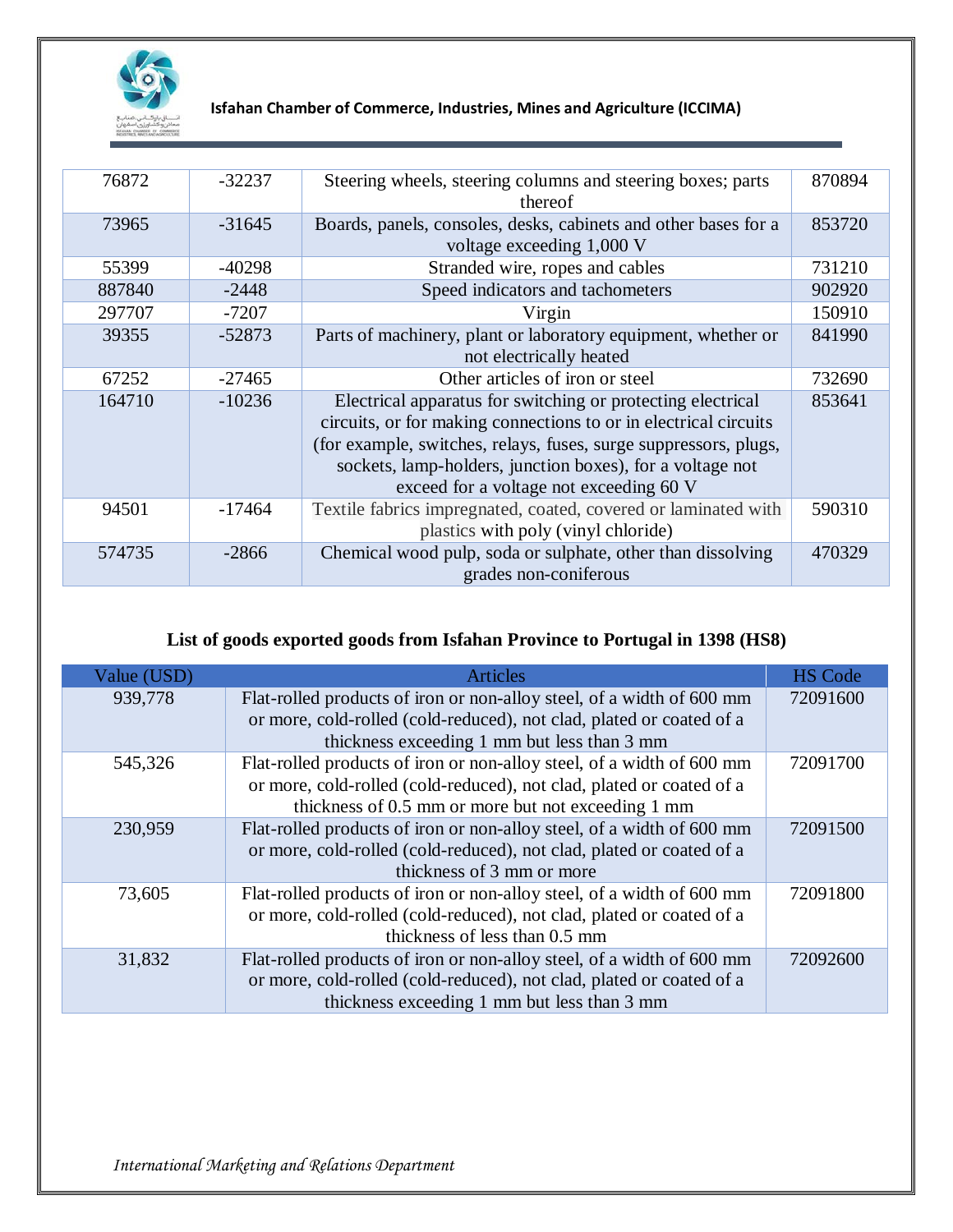

| Isfahan       | Portugal's     | <b>Articles</b>                                                                                                          | <b>HS</b> |
|---------------|----------------|--------------------------------------------------------------------------------------------------------------------------|-----------|
| Province      | <b>Balance</b> |                                                                                                                          | Code      |
| <b>Export</b> | (Thousands     |                                                                                                                          |           |
| (USD)         | USD)           |                                                                                                                          |           |
| 19497911      | $-1361861$     | Natural gas                                                                                                              | 271111    |
| 56772490      | $-176631$      | Flat-rolled products of iron or non-alloy steel, of a width of 600                                                       | 720839    |
|               |                | mm or more, hot-rolled, not clad, plated or coated of a thickness<br>of less than 3 mm                                   |           |
| 37100896      | $-189424$      | Flat-rolled products of iron or non-alloy steel, of a width of 600                                                       | 721049    |
|               |                | mm or more, clad, plated or coated                                                                                       |           |
| 39070083      | $-124522$      | Flat-rolled products of iron or non-alloy steel, of a width of 600                                                       | 720838    |
|               |                | mm or more, hot-rolled, not clad, plated or coated                                                                       |           |
| 12669299      | $-358495$      | p-Xylene                                                                                                                 | 290243    |
| 42820796      | $-67112$       | Flat-rolled products of iron or non-alloy steel, of a width of 600<br>mm or more, hot-rolled, not clad, plated or coated | 720837    |
| 20239061      | $-77366$       | <b>Sweet biscuits</b>                                                                                                    | 190531    |
| 24330422      | $-53328$       | Other flat-rolled products of iron or non-alloy steel, of a width of                                                     | 720917    |
|               |                | 600 mm or more, cold-rolled (cold-reduced), not clad, plated or                                                          |           |
|               |                | coated                                                                                                                   |           |
| 23919009      | $-37610$       | Angles, shapes and sections of iron or non-alloy steel, I section                                                        | 721632    |
| 129742385     | $-5329$        | Petroleum bitumen                                                                                                        | 271320    |
| 8057587       | $-68122$       | Flat-rolled products of iron or non-alloy steel, of a width of 600                                                       | 720916    |
|               |                | mm or more, cold-rolled (cold-reduced), not clad, plated or<br>coated                                                    |           |
|               |                |                                                                                                                          |           |
| 9131477       | $-57118$       | Floor coverings of plastics, whether or not self-adhesive, in rolls                                                      | 391810    |
|               |                | or in the form of tiles; wall or ceiling coverings of plastics of                                                        |           |
|               |                | polymers of vinyl chloride                                                                                               |           |
| 1813260       | $-237328$      | Copper wire of which the maximum cross-sectional                                                                         | 740811    |
|               |                | dimension exceeds 6 mm                                                                                                   |           |
| 320159        | $-1165666$     | Other medicaments                                                                                                        | 300490    |
| 6451119       | $-56151$       | Ice cream and other edible ice, whether or not containing cocoa                                                          | 210500    |
| 3080451       | $-112105$      | Other chocolate and other food preparations containing cocoa                                                             | 180690    |
| 10239300      | $-31432$       | Copper tubes and pipes of refined copper                                                                                 | 741110    |
| 4770936       | $-57985$       | Electric accumulators, including separators therefor, whether or                                                         | 850710    |
|               |                | not rectangular (including square). Lead-acid, of a kind used for                                                        |           |
| 3837069       | $-67179$       | starting piston engines<br>Flat-rolled products of iron or non-alloy steel, of a width of 600                            | 720851    |
|               |                | mm or more, hot-rolled, not clad, plated or coated of a thickness                                                        |           |
|               |                | exceeding 10 mm                                                                                                          |           |

# **List of Portuguese imported goods to which Isfahan Province is also an exporter (HS6)**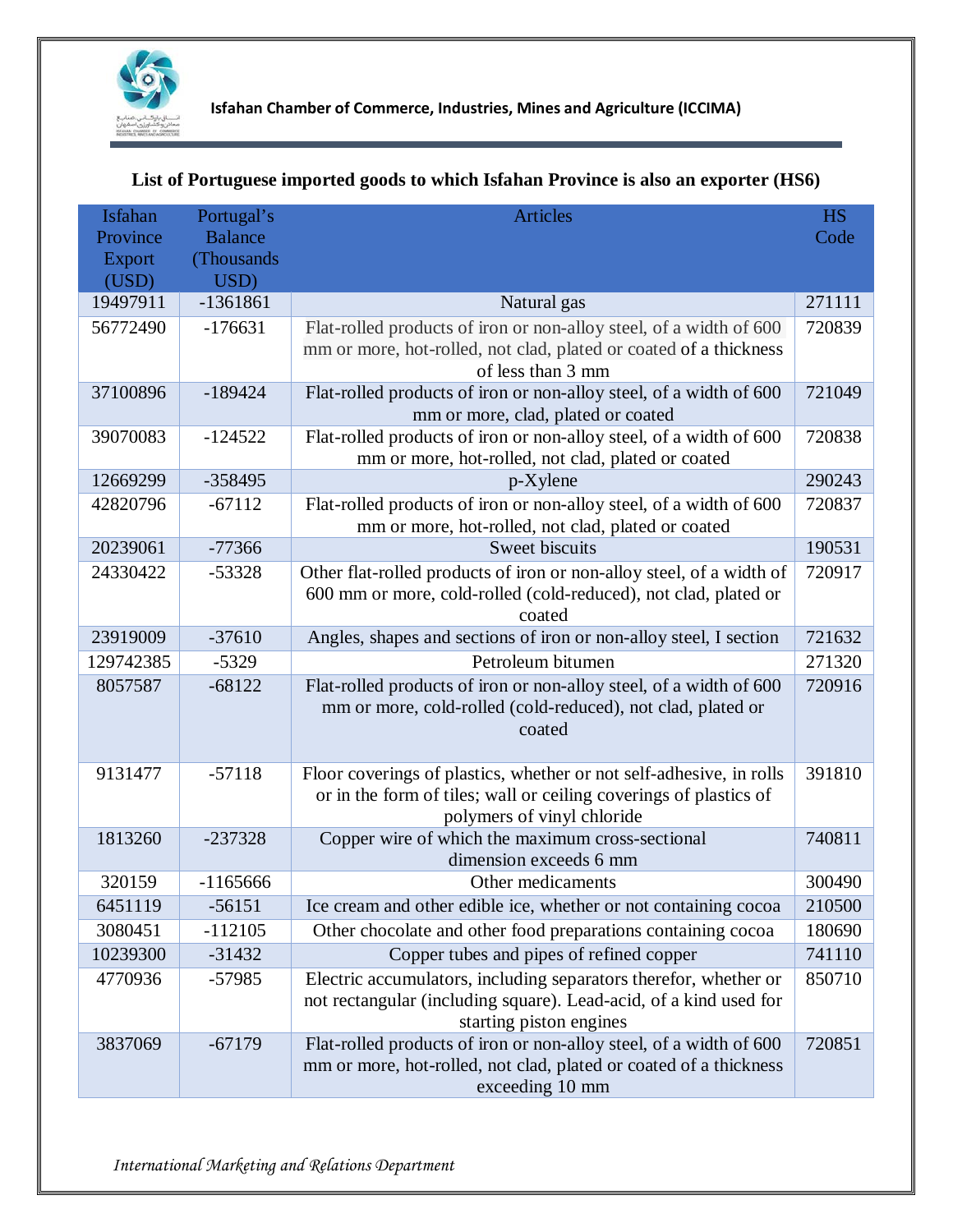

| 1101604           | $-210054$ | Other parts and accessories of the motor vehicles                                                                 | 870899 |
|-------------------|-----------|-------------------------------------------------------------------------------------------------------------------|--------|
| 17762552          | $-12788$  | Mixed alkylbenzenes and mixed alkylnaphthalenes                                                                   | 381700 |
| 18899533          | $-10833$  | Paraffin wax containing by weight less than 0.75% of oil                                                          | 271220 |
| 20997525          | $-8499$   | Unwrought zinc containing by weight less than 99.99 % of zinc                                                     | 790112 |
| 3028170           | $-51175$  | Synthetic filament yarn (other than sewing thread), not put up                                                    | 540233 |
|                   |           | for retail sale of polyesters                                                                                     |        |
| 2574652           | $-54043$  | Potatoes                                                                                                          | 200410 |
| 12346097          | $-10078$  | Tubes, pipes and hollow profiles, of cast iron                                                                    | 730300 |
| 696466            | $-171744$ | Food preparations not elsewhere specified or included                                                             | 210690 |
| 1915782           | $-56129$  | Other bread, pastry, cakes, biscuits and other bakers' wares,                                                     | 190590 |
|                   |           | whether or not containing cocoa                                                                                   |        |
| 4299522           | $-23170$  | Other tableware, kitchenware, other household articles and                                                        | 392490 |
|                   |           | hygienic or toilet articles, of plastics                                                                          |        |
| 5280499           | $-14778$  | Of other precious metal, whether or not plated or clad with                                                       | 711319 |
| 1683441           | -43609    | precious metal<br>Sugar confectionery (including white chocolate), not containing                                 | 170490 |
|                   |           | cocoa                                                                                                             |        |
| 1195559           | $-60350$  | Other footwear with outer soles and uppers of rubber or                                                           | 640299 |
|                   |           | plastics                                                                                                          |        |
| 16469790          | $-4177$   | Other petroleum jelly; paraffin wax, micro-crystalline petroleum                                                  | 271290 |
|                   |           | wax, slack wax, ozokerite, lignite wax, peat wax, other mineral                                                   |        |
|                   |           | waxes, and similar products obtained by synthesis or by other                                                     |        |
|                   |           | processes, whether or not colored                                                                                 |        |
| 990594            | $-58931$  | Other articles of plastics                                                                                        | 392690 |
| 438765            | $-121410$ | Road wheels and parts and accessories thereof                                                                     | 870870 |
| 222433            | $-218651$ | Tricycles, scooters, pedal cars and similar wheeled toys; dolls'                                                  | 950300 |
|                   |           | carriages; dolls; other toys; reduced - size ("scale") models and                                                 |        |
|                   |           | similar recreational models, working or not; puzzles of all kinds                                                 |        |
| 32106689          | $-1457$   | Petroleum jelly                                                                                                   | 271210 |
| 310684            | $-141880$ | Sanitary towels (pads) and tampons, napkins and napkin liners<br>for babies and similar articles, of any material | 961900 |
| 67090172          | $-643$    | Furaldehyde (furfuraldehyde)                                                                                      | 293212 |
| 2835362           | $-14975$  | Waffles and wafers                                                                                                | 190532 |
| 1552858           | $-27103$  | Cartons, boxes and cases, of corrugated paper or paperboard                                                       | 481910 |
| 676784            | $-62174$  | Other electric lamps and lighting fittings                                                                        | 940540 |
| 717787            | $-57730$  | Ferrous products obtained by direct reduction of iron ore                                                         | 720310 |
|                   |           |                                                                                                                   | 390210 |
| 115689<br>2402511 | -339880   | Polypropylene<br>Other articles of iron or steel                                                                  | 732619 |
| 2477419           | $-15746$  |                                                                                                                   |        |
|                   | $-14716$  | Carpets and other textile floor coverings, tufted, whether or not<br>made up of other man-made textile materials  | 570330 |
| 1483240           | $-24011$  | Refined lead                                                                                                      | 780110 |
|                   |           |                                                                                                                   |        |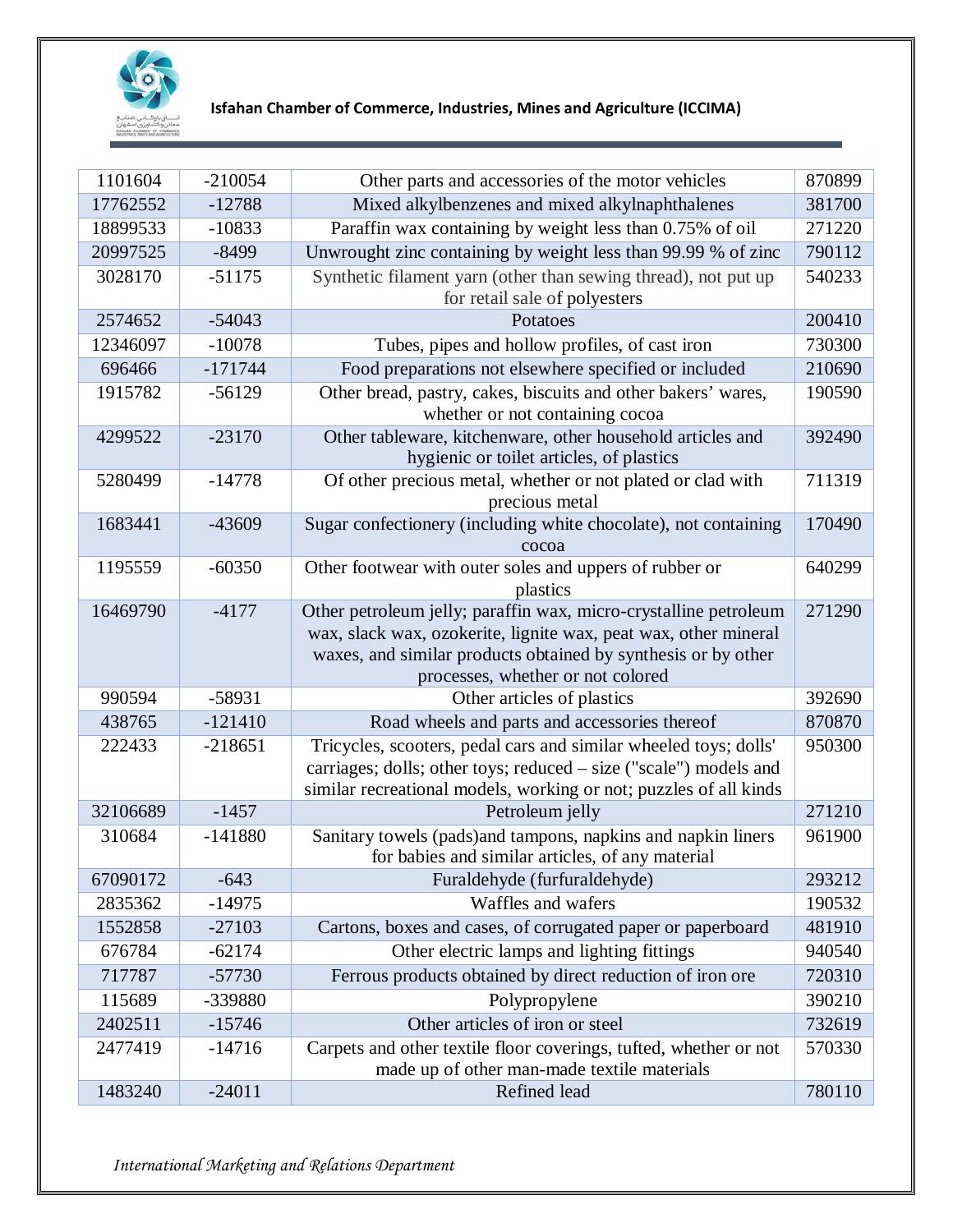

| 260935    | $-129227$ | Propylene copolymers                                                                                                                   | 390230 |
|-----------|-----------|----------------------------------------------------------------------------------------------------------------------------------------|--------|
| 216638    | $-149159$ | Preparations put up for retail sale                                                                                                    | 340220 |
| 8750586   | $-3612$   | Phthalic anhydride                                                                                                                     | 291735 |
| 1017091   | $-30956$  | Shampoos                                                                                                                               | 330510 |
| 3988599   | $-7836$   | Flat-rolled products of iron or non-alloy steel, of a width of 600                                                                     | 720836 |
|           |           | mm or more, hot-rolled, not clad, plated or coated of a thickness                                                                      |        |
|           |           | exceeding 10 mm                                                                                                                        |        |
| 1013533   | $-28086$  | Fittings of tubes, pipes and hoses, and fittings therefor (for<br>example, joints, elbows, flanges), of plastics                       | 391740 |
| 1652168   | $-17174$  | Jams, jellies, marmalades, purées or pastes of fruit, obtained by                                                                      | 200799 |
|           |           | cooking, whether or not containing added sugar or other                                                                                |        |
|           |           | sweetening matter (excluding citrus fruit and homogenized                                                                              |        |
|           |           | preparations of subheading                                                                                                             |        |
| 3182475   | $-8627$   | Safety glass, consisting of toughened (tempered) or laminated                                                                          | 700721 |
|           |           | glass of size and shape suitable for incorporation in vehicles,                                                                        |        |
|           |           | aircraft, spacecraft or vessels                                                                                                        |        |
| 665093    | -39544    | Other lac; natural gums, resins, gum-resins and oleoresins (for                                                                        | 130190 |
|           |           | example, balsams)                                                                                                                      |        |
| 544095    | $-47026$  | Other organic surface-active agents (other than soap); surface-                                                                        | 340290 |
|           |           | active preparations, washing preparations (including auxiliary<br>, washing preparations) and cleaning preparations                    |        |
| 957295    | $-24162$  | Gears and gearing, other than toothed wheels, chain sprockets                                                                          | 848340 |
|           |           | and other transmission elements presented separately; ball or                                                                          |        |
|           |           | roller screws; gear boxes and other speed changers, including                                                                          |        |
|           |           | torque converters                                                                                                                      |        |
| 60893127  | $-371$    | Non-agglomerated iron ores and concentrates (excluding                                                                                 | 260111 |
|           |           | roasted iron pyrites)                                                                                                                  |        |
| 331382527 | $-68$     | Semi-finished products of iron or non-alloy steel containing, by                                                                       | 720712 |
|           |           | weight, < 0,25% of carbon, of rectangular "other than square"                                                                          |        |
|           |           | cross-section, the width measuring $>=$ twice the thickness                                                                            |        |
| 258551    | $-83365$  | Electrical apparatus for switching electrical circuits, or for<br>making connections to or in electrical circuits, for a voltage $\le$ | 853690 |
|           |           | 1.000 V (excluding fuses, automatic circuit breakers and other                                                                         |        |
|           |           | apparatus for protecting electrical circuits, relays and other                                                                         |        |
|           |           | switches, lamp holders, plugs and sockets)                                                                                             |        |
| 4692987   | $-4383$   | Coke and semi-coke of coal, of lignite or of peat, whether or not                                                                      | 270400 |
|           |           | agglomerated; retort carbon                                                                                                            |        |
| 1785416   | $-11514$  | L sections of iron or non-alloy steel, not further worked than                                                                         | 721621 |
|           |           | hot-rolled, hot-drawn or extruded, of a height of $< 80$ mm                                                                            |        |
| 193370    | $-101505$ | Parts of valves and similar articles for pipes, boiler shells,                                                                         | 848190 |
|           |           | .tanks, vats or the like, n.e.s                                                                                                        |        |
| 720887    | $-25994$  | Wire of iron or non-alloy steel, in coils, plated or coated with                                                                       | 721720 |
|           |           | zinc (excluding bars and rods)                                                                                                         |        |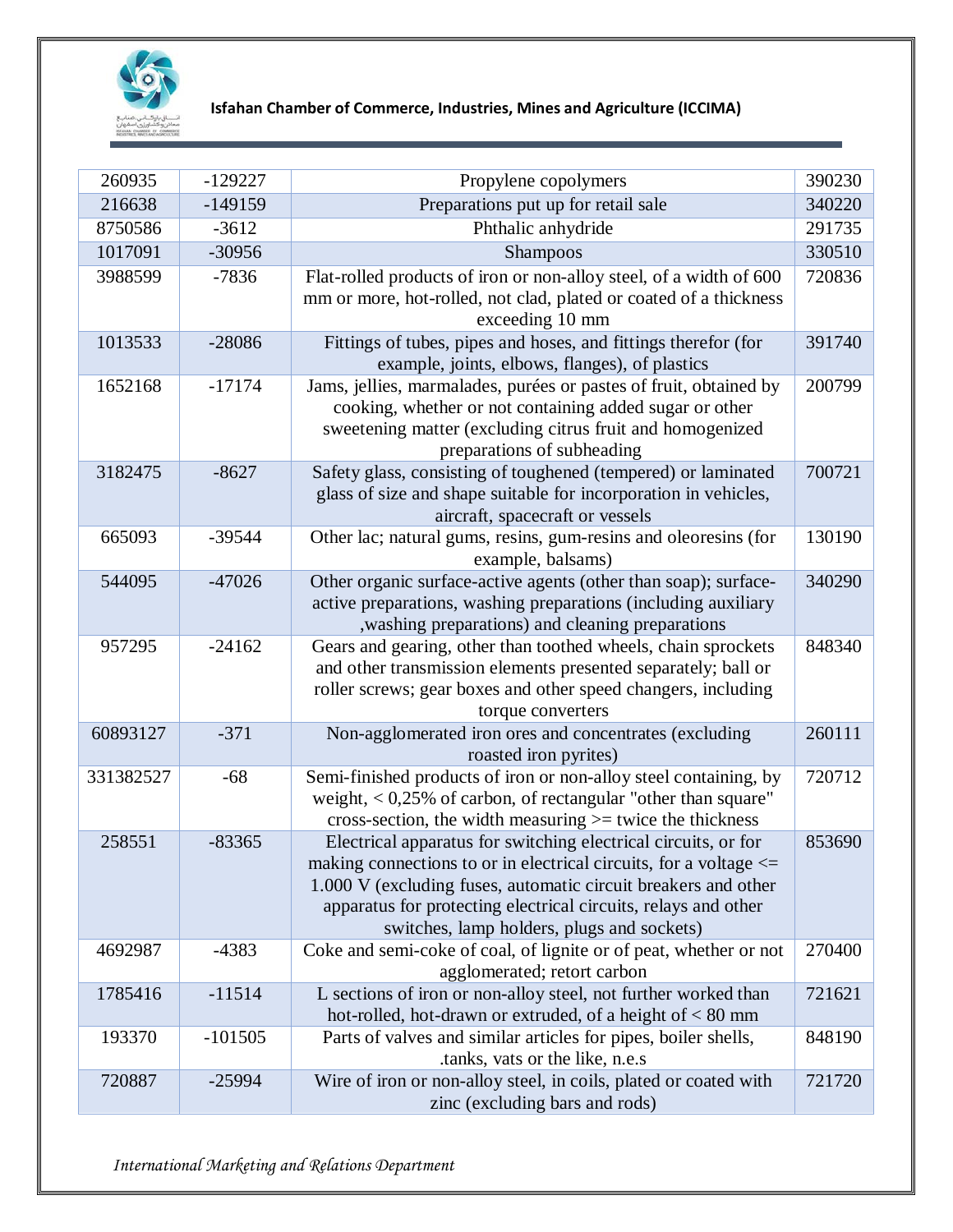

| 4371607 | $-4035$  | Wire of iron or non-alloy steel, in coils, plated or coated with<br>zinc (excluding bars and rods)                                                                                                                                                                                             | 630533 |
|---------|----------|------------------------------------------------------------------------------------------------------------------------------------------------------------------------------------------------------------------------------------------------------------------------------------------------|--------|
| 1110621 | $-15646$ | Paints and varnishes, incl. enamels and lacquers, based on<br>acrylic or vinyl polymers, dispersed or dissolved in an aqueous<br>medium                                                                                                                                                        | 320910 |
| 2050623 | $-7836$  | Organic composite solvents and thinners, N.E.C.; prepared paint<br>or varnish removers (excluding nail varnish remover)                                                                                                                                                                        | 381400 |
| 206084  | $-77852$ | Combined refrigerator-freezers, with separate external doors                                                                                                                                                                                                                                   | 841810 |
| 1761164 | $-8051$  | Rigid tubes, pipes and hoses, of plastics (excluding those of<br>polymers of ethylene, propylene and vinyl chloride)                                                                                                                                                                           | 391729 |
| 274071  | $-50240$ | Acrylic polymers, in primary forms (excluding polymethyl<br>methacrylate)                                                                                                                                                                                                                      | 390690 |
| 259319  | $-53063$ | Styrene-butadiene rubber "SBR"; carboxylate styrene-butadiene<br>rubber "XSBR", in primary forms or in plates, sheets or strip<br>(excluding latex)                                                                                                                                            | 400219 |
| 265392  | $-51463$ | Vacuum cleaners, incl. dry cleaners and wet vacuum cleaners,<br>with self-contained electric motor, power $\leq$ 1 500 W and<br>having a dust bag or other receptacle capacity $\leq$ 20 l                                                                                                     | 850811 |
| 616310  | $-21549$ | Articles of bedding and similar furnishing, fitted with springs or<br>stuffed or internally filled with any material or of cellular rubber<br>or plastics (excluding mattress supports, mattresses, sleeping<br>bags, pneumatic or water mattresses and pillows, blankets and<br>covers)       | 940490 |
| 2027222 | $-6212$  | Parts of machinery for working mineral substances of heading<br>8474, n.e.s                                                                                                                                                                                                                    | 847490 |
| 2694224 | $-4670$  | Machinery for agglomerating, shaping or molding solid mineral<br>fuels, ceramic paste, unhardened cements, plastering materials<br>and other mineral products in powder or paste form; machines<br>for forming foundry molds of sand (excluding those for the<br>casting or pressing of glass) | 847480 |
| 915832  | $-12498$ | Wire of refined copper, with a maximum cross-sectional<br>dimension of $\leq$ 6 mm                                                                                                                                                                                                             | 740819 |
| 580941  | $-18493$ | Aluminum foil, not backed, rolled and further worked, of a<br>thickness of $\leq$ 2 mm (excluding stamping foils of heading<br>3212, and foil made up as Christmas tree decorating material)                                                                                                   | 760719 |
| 120227  | $-82817$ | Plates, sheets and strip, of aluminum alloys, of a thickness of ><br>0,2 mm, square or rectangular (excluding expanded plates,<br>sheets and strip)                                                                                                                                            | 760612 |
| 118500  | $-82475$ | Fully-automatic household or laundry-type washing machines,<br>of a dry linen capacity $\leq$ 6 kg                                                                                                                                                                                             | 845011 |
| 22005   | -423990  | Soya beans, whether or not broken (excluding seed for sowing)                                                                                                                                                                                                                                  | 120190 |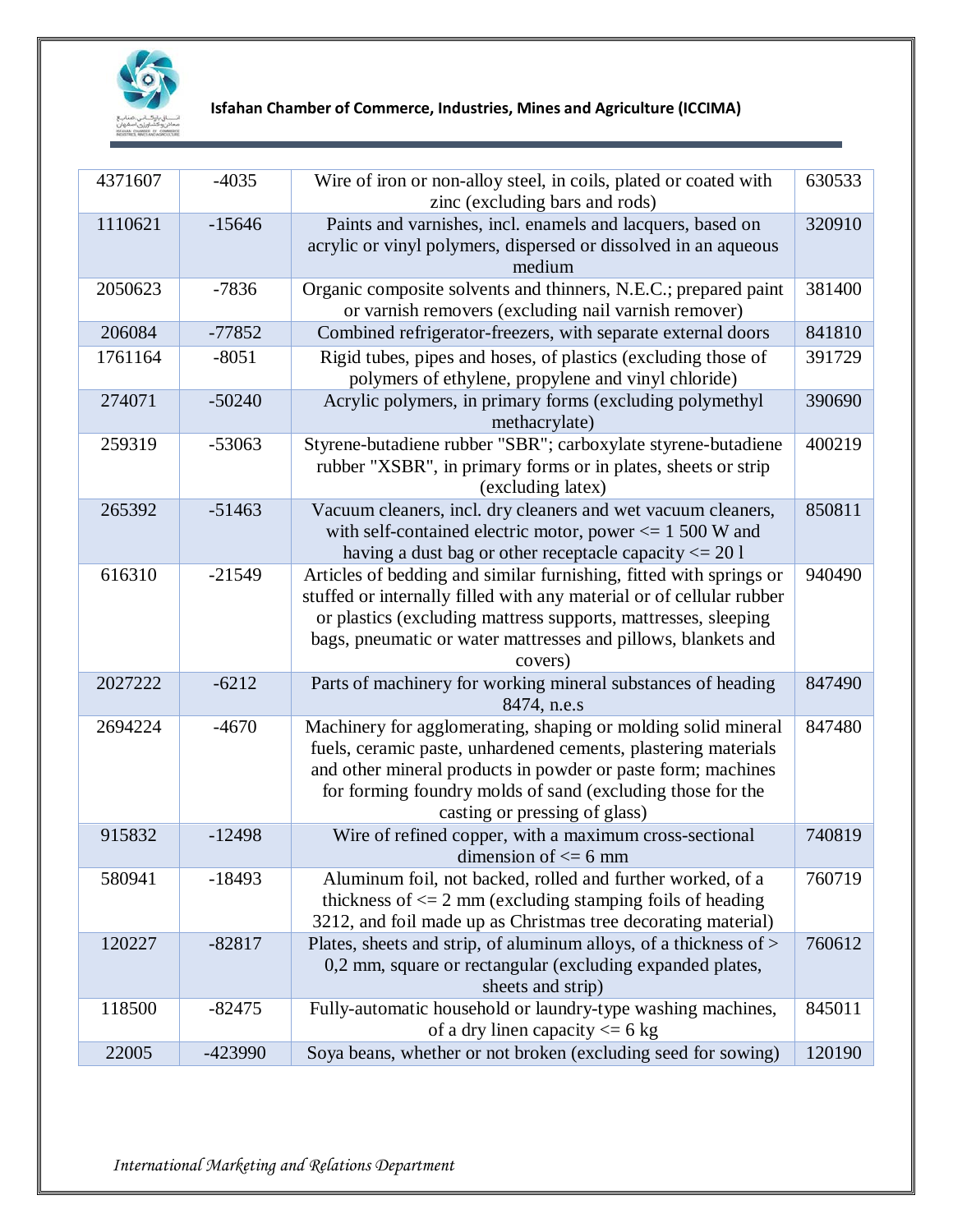

| 1020000 | $-8204$  | Flat-rolled products of iron or non-alloy steel, of a width of <<br>600 mm, simply cold-rolled "cold-reduced", not clad, plated or<br>coated, containing by weight $> = 0.25\%$ of carbon                                                                            | 721129 |
|---------|----------|----------------------------------------------------------------------------------------------------------------------------------------------------------------------------------------------------------------------------------------------------------------------|--------|
| 370334  | $-22455$ | Toughened "tempered" safety glass, of size and shape suitable<br>for incorporation in motor vehicles, aircraft, spacecraft, vessels<br>and other vehicles                                                                                                            | 700711 |
| 268674  | $-30860$ | Metal furniture (excluding for offices, seats and medical,<br>surgical, dental or veterinary furniture)                                                                                                                                                              | 940320 |
| 347642  | $-23764$ | Prepared or preserved tunas, skipjack and Atlantic bonito, whole<br>or in pieces (excluding minced)                                                                                                                                                                  | 160414 |
| 330781  | $-24573$ | Copper alloy tube or pipe fittings "e.g., couplings, elbows,<br>"sleeves                                                                                                                                                                                             | 741220 |
| 382317  | $-21121$ | Parts of fork-lift trucks and other works trucks fitted with lifting<br>.or handling equipment, n.e.s                                                                                                                                                                | 843120 |
| 763733  | $-10297$ | Artificial waxes and prepared waxes (excluding<br>polyoxymethylene [polyethylene glycol] waxes)                                                                                                                                                                      | 340490 |
| 201141  | $-38817$ | H sections of iron or non-alloy steel, not further worked than<br>hot-rolled, hot-drawn or hot-extruded, of a height >= 80 mm                                                                                                                                        | 721633 |
| 795685  | -9804    | L sections of iron or non-alloy steel, not further worked than<br>hot-rolled, hot-drawn or hot-extruded, of a height $>= 80$ mm                                                                                                                                      | 721640 |
| 1640880 | $-4698$  | Carpets and other textile floor coverings, whether or not made<br>up (excluding knotted, woven or tufted needle punched", and of<br>"felt)                                                                                                                           | 570500 |
| 414203  | $-18585$ | Nonwovens, whether or not impregnated, coated, covered or<br>laminated, n.e.s., of man-made filaments, weighing $> 150$ g                                                                                                                                            | 560314 |
| 491700  | $-14936$ | Parts of central heating boilers, n.e.s                                                                                                                                                                                                                              | 840390 |
| 349183  | $-18868$ | Salts, incl. table salt and denatured salt, and pure sodium<br>chloride, whether or not in aqueous solution or containing added<br>anti-caking or free-flowing agents; sea water                                                                                     | 250100 |
| 943676  | $-6681$  | Plants, parts of plants, incl. seeds and fruits, used primarily in<br>perfumery, in pharmacy or for insecticidal, fungicidal or similar<br>purposes, fresh or dried, whether or not cut, crushed or<br>powdered (excluding ginseng roots, coca leaf and poppy straw) | 121190 |
| 195200  | $-31429$ | Machinery for filling, closing, sealing or labelling bottles, cans,<br>boxes, bags or other containers; machinery for capsuling bottles,<br>jars, tubes and similar containers; machinery for aerating<br>beverages                                                  | 842230 |
| 266793  | $-22152$ | Dentifrices, incl. those used by dental practitioners                                                                                                                                                                                                                | 330610 |
| 1092609 | $-5408$  | Vegetables, fruit, nuts and other edible parts of plants, prepared<br>or preserved by vinegar or acetic acid (excluding cucumbers and<br>gherkins)                                                                                                                   | 200190 |
| 692018  | $-8383$  | Bentonite                                                                                                                                                                                                                                                            | 250810 |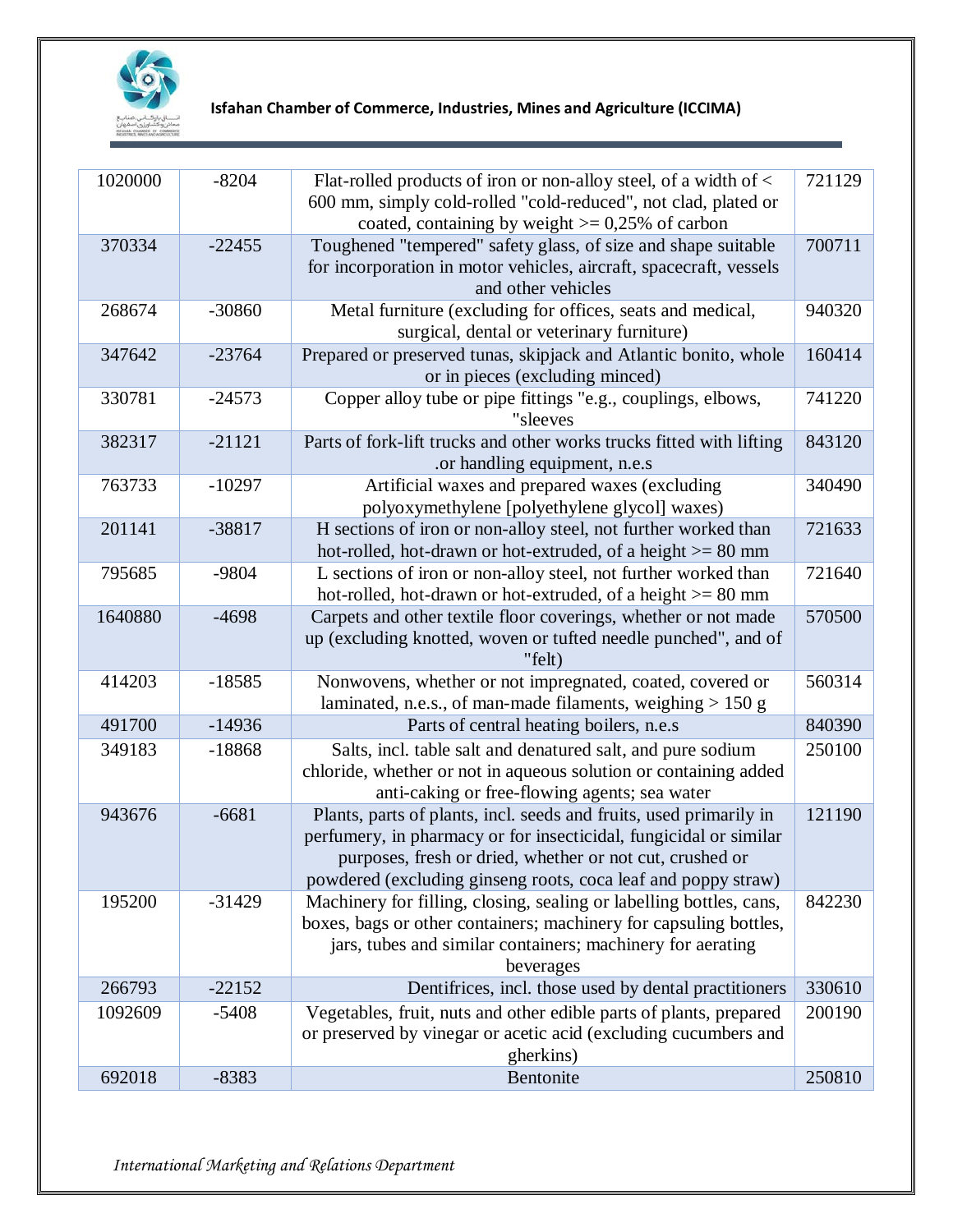

| 726049  | $-7926$  | Table, kitchen or other household articles and parts thereof, and<br>pot scourers and scouring or polishing pads, gloves and the like,<br>of aluminum (excluding cans, boxes and similar containers of<br>heading 7612, articles of the nature of a work implement,<br>spoons, ladles, forks and other articles of heading 8211 to 8215,<br>ornamental articles, fittings and sanitary ware)                                                                   | 761510 |
|---------|----------|----------------------------------------------------------------------------------------------------------------------------------------------------------------------------------------------------------------------------------------------------------------------------------------------------------------------------------------------------------------------------------------------------------------------------------------------------------------|--------|
| 1036289 | $-5362$  | Ferro-cerium and other pyrophoric alloys in all forms;<br>metaldehyde, hexamethylenetetramine and similar products in<br>tablets, sticks or similar forms, for use as fuel; alcohol-based<br>fuels and prepared fuels of a similar kind, whether solid or in<br>paste form; resin torches, firelighters and the like                                                                                                                                           | 360690 |
| 1576644 | $-3508$  | Ferro-silicon, containing by weight $> 55\%$ of silicon                                                                                                                                                                                                                                                                                                                                                                                                        | 720221 |
| 105576  | $-50864$ | Parts of air conditioning machines, comprising a motor-driven<br>fan and elements for changing the temperature and humidity,<br>n.e.s                                                                                                                                                                                                                                                                                                                          | 841590 |
| 491694  | $-10810$ | Refractory bricks, blocks, tiles and similar refractory ceramic<br>constructional goods containing, by weight, singly or together, ><br>50% of the elements Mg, Ca or Cr, expressed as MgO, CaO or<br>Cr2O3                                                                                                                                                                                                                                                    | 690210 |
| 145419  | $-36487$ | Packing or wrapping machinery, incl. heat-shrink wrapping<br>machinery (excluding machinery for filling, closing, sealing or<br>labelling bottles, cans, boxes, bags or other containers and<br>machinery for capsuling bottles, jars, tubes and similar<br>containers)                                                                                                                                                                                        | 842240 |
| 2464951 | $-2151$  | Sodium hydroxide "caustic soda" solid                                                                                                                                                                                                                                                                                                                                                                                                                          | 281511 |
| 498718  | $-10346$ | Rotary positive displacement pumps for liquids, power-driven<br>(excluding those of subheading 8413.11 and 8413.19 and fuel,<br>lubricating or cooling medium pumps for internal combustion<br>piston engine)                                                                                                                                                                                                                                                  | 841360 |
| 129900  | -38759   | Chewing tobacco, snuff and other manufactured tobacco and<br>manufactured tobacco substitutes, and tobacco powder, tobacco<br>extracts and essences (excluding cigars, cheroots, cigarillos and<br>cigarettes, smoking tobacco whether or not containing tobacco<br>substitutes in any proportion, "homogenized" or "reconstituted"<br>tobacco, nicotine extracted from the tobacco plant and<br>insecticides manufactured from tobacco extracts and essences) | 240399 |
| 6283675 | $-799$   | Bars, rods and profiles of copper alloys, n.e.s. (excluding such<br>articles of copper-zinc base alloys "brass")                                                                                                                                                                                                                                                                                                                                               | 740729 |
| 971544  | $-4951$  | Uncooked pasta, not stuffed or otherwise prepared, not<br>containing eggs                                                                                                                                                                                                                                                                                                                                                                                      | 190219 |
| 127120  | $-37305$ | Articles for the conveyance or packaging of goods, of plastics<br>(excluding boxes, cases, crates and similar articles; sacks and<br>bags, incl. cones; carboys, bottles, flasks and similar articles;                                                                                                                                                                                                                                                         | 392390 |